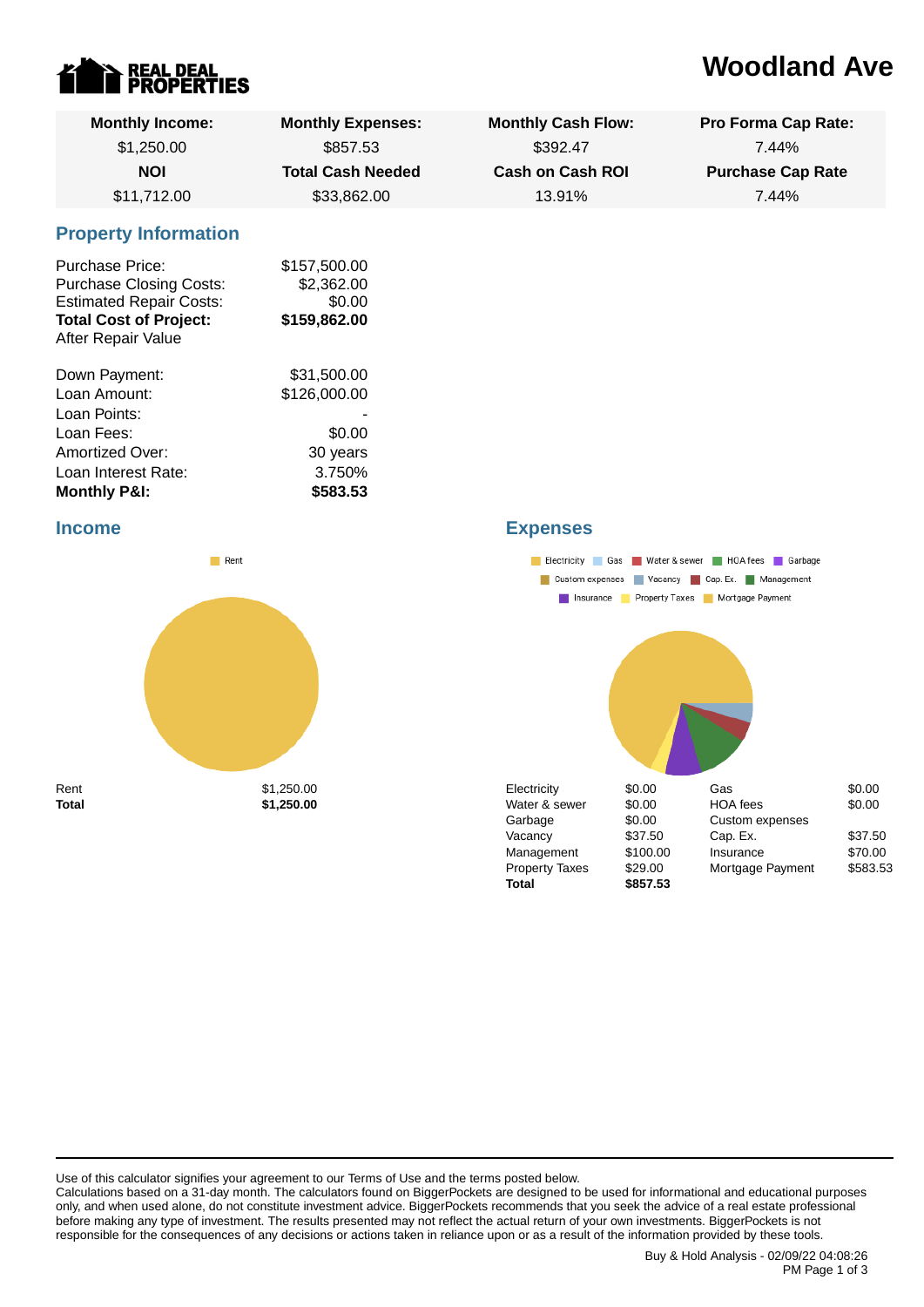### **Financial Projections**

| <b>Total Initial Equity:</b>    | -\$126,000.00 |                      |      |
|---------------------------------|---------------|----------------------|------|
| <b>Gross Rent Multiplier:</b>   | 10.50         |                      |      |
| Income-Expense Ratio (2% Rule): | 0.78%         |                      |      |
| <b>Typical Cap Rate:</b>        | 7.44%         | Debt Coverage Ratio: | 1.67 |
| ARV based on Cap Rate:          | \$157.500.00  |                      |      |

### **50% Rule Cash Flow Estimates**

| Total Monthly Income:                          | \$1,250.00 |
|------------------------------------------------|------------|
| x50% for Expenses:                             | \$625.00   |
| Monthly Payment/Interest Payment:              | \$583.53   |
| <b>Total Monthly Cash Flow using 50% Rule:</b> | \$41.47    |

## **Analysis Over Time**

| <b>Annual Growth</b><br><b>Assumptions</b>                                                                                                                                                                                        | 2%              | 2%        |               | 2%        |                       |           |           |
|-----------------------------------------------------------------------------------------------------------------------------------------------------------------------------------------------------------------------------------|-----------------|-----------|---------------|-----------|-----------------------|-----------|-----------|
|                                                                                                                                                                                                                                   | <b>Expenses</b> |           | <b>Income</b> |           | <b>Property Value</b> |           |           |
|                                                                                                                                                                                                                                   | Year 1          | Year 2    | Year 5        | Year 10   | Year 15               | Year 20   | Year 30   |
| <b>Total Annual Income</b>                                                                                                                                                                                                        | \$15,300        | \$15,606  | \$16,561      | \$18,285  | \$20,188              | \$22,289  | \$27,170  |
| <b>Total Annual Expenses</b>                                                                                                                                                                                                      | \$10,356        | \$10,423  | \$10,633      | \$11,010  | \$11,428              | \$11,888  | \$12,958  |
| <b>Total Annual Cashflow</b>                                                                                                                                                                                                      | \$4,944         | \$5,183   | \$5,929       | \$7,275   | \$8,761               | \$10,401  | \$14,212  |
| Cash on Cash ROI                                                                                                                                                                                                                  | 14.60%          | 15.31%    | 17.51%        | 21.48%    | 25.87%                | 30.72%    | 41.97%    |
| <b>Property Value</b>                                                                                                                                                                                                             | \$160,650       | \$163,863 | \$173,893     | \$191,992 | \$211,974             | \$234,037 | \$285,289 |
| Equity                                                                                                                                                                                                                            | \$36,967        | \$42,585  | \$60,395      | \$93,571  | \$131,734             | \$175,720 | \$285,289 |
| Loan Balance                                                                                                                                                                                                                      | \$123,683       | \$121,278 | \$113,497     | \$98,421  | \$80,240              | \$58,317  | \$0       |
| <b>Total Profit if Sold</b>                                                                                                                                                                                                       | \$8,049         | \$18,850  | \$53,690      | \$120,494 | \$199,429             | \$292,074 | \$525,994 |
| Annualized Total Return                                                                                                                                                                                                           | 24%             | 25%       | 21%           | 16%       | 14%                   | 12%       | 10%       |
| $\mathbf{r}$ . The contract of the contract of the contract of the contract of the contract of the contract of the contract of the contract of the contract of the contract of the contract of the contract of the contract of th |                 |           |               |           |                       |           |           |

**Income, Expenses and Cash Flow (in \$)**



**Loan Balance, Value and Equity (in \$)**



Use of this calculator signifies your agreement to our Terms of Use and the terms posted below.

Calculations based on a 31-day month. The calculators found on BiggerPockets are designed to be used for informational and educational purposes only, and when used alone, do not constitute investment advice. BiggerPockets recommends that you seek the advice of a real estate professional before making any type of investment. The results presented may not reflect the actual return of your own investments. BiggerPockets is not responsible for the consequences of any decisions or actions taken in reliance upon or as a result of the information provided by these tools.